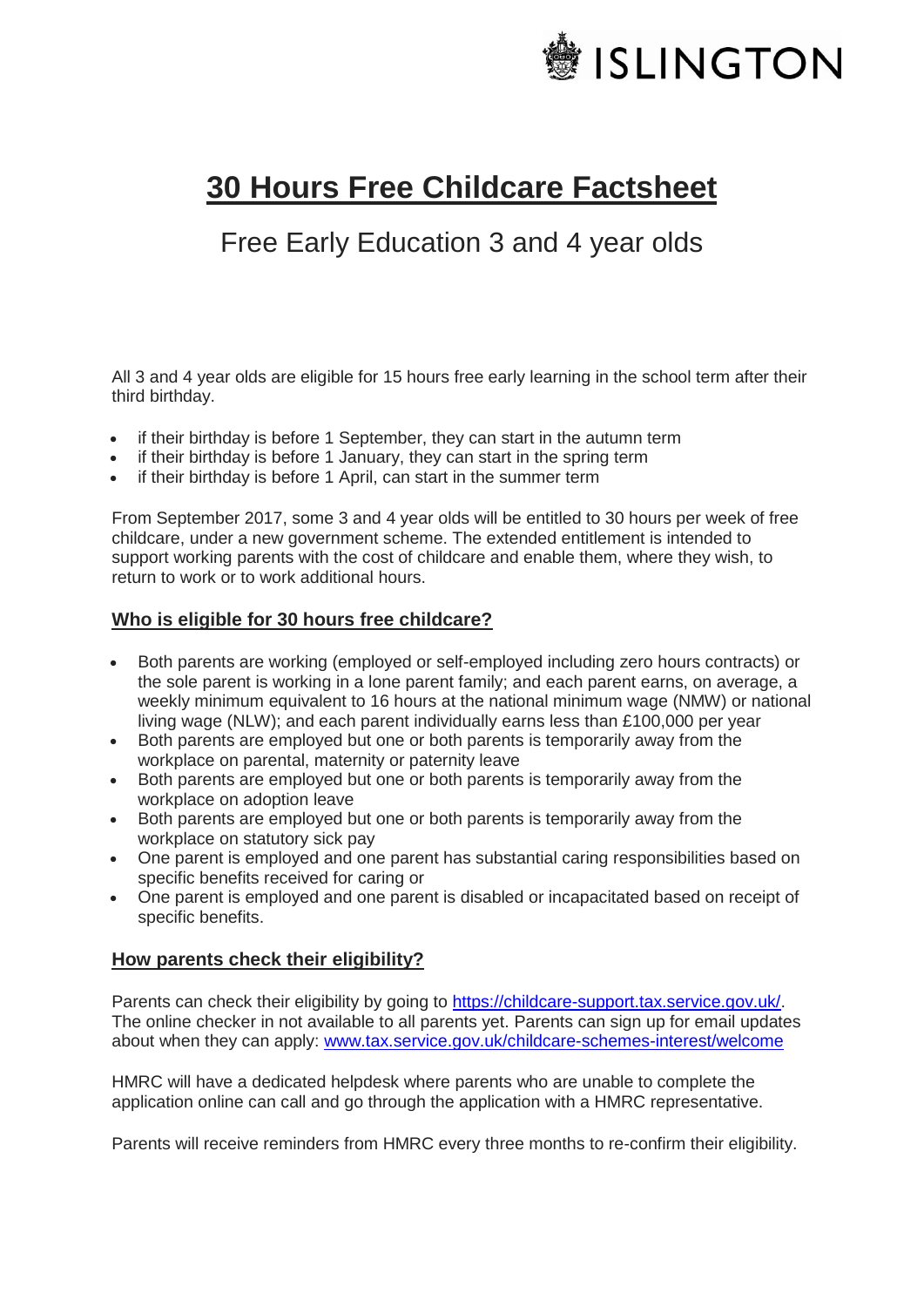

#### **How can parents access a funded place?**

If eligible, parents will receive a code which they will take to the provider of their choice together with their National Insurance Number and their child's date of birth.

Providers must validate a code before they can offer a funded place.

Eligibility codes will be valid for a certain period of time. Parents will be reminded by the HRMC to re-confirm their eligibility every 3 months.

The Department for Education (DfE) will be under a duty to fund places from the 1st January/1st April/1st September following a child's third birthday, just like the existing 15 hour entitlement. However, a parent will also need to have a 'yes' decision from HMRC as well as this will demonstrate that they meet the broader eligibility criteria (in addition to the age of the child).

**If a parent meets the eligibility criteria part-way through a term, the DfE will be under a duty to fund places from the 1st January/1st April/1st September following a 'yes' decision from HMRC.**

#### **Grace Period**

Parents who fall out of the eligibility criteria will enter a grace period. The grace period will allow parents to re-enter employment whilst preserving the entitlement to the 30 hours free childcare. Once the grace period is ended, a child will no longer be eligible for 30 hours but will continue to be eligible for universal 15 hours free early education.

During the grace period providers will continue to be funded for 30 hours free childcare.

#### **The length of grace period depends on when a child becomes ineligible.**

A child who becomes ineligible during the first half of a funding block (as defined at table below) will be funded until the end of that funding block (31 March, 31 August, 31 December) or for as long as they remain under Compulsory School Age, whichever is the shorter.

A child who becomes ineligible in the latter half of the funding block (up to the last day of the funding block) will be funded until the end of the following funding block or for as long as they remain under Compulsory School Age, whichever is the shorter.

Council will complete an audit check on eligibility codes at 6 fixed points in the year, both at half-term and at the end of term across the year (in line with the dates as listed at table below). Council will communicate the grace period to providers who in turn, will have to communicate it to parents who are found to be ineligible for the extended entitlement at the audit check date.

| <b>Term</b>        | Date parent<br>receives ineligibility<br>decision on<br>reconfirmation | LA audit date: | <b>Grace Period End</b><br>date: |
|--------------------|------------------------------------------------------------------------|----------------|----------------------------------|
| <b>Spring Term</b> | 11 Feb $-31$ March                                                     | 1 April        | 31 August                        |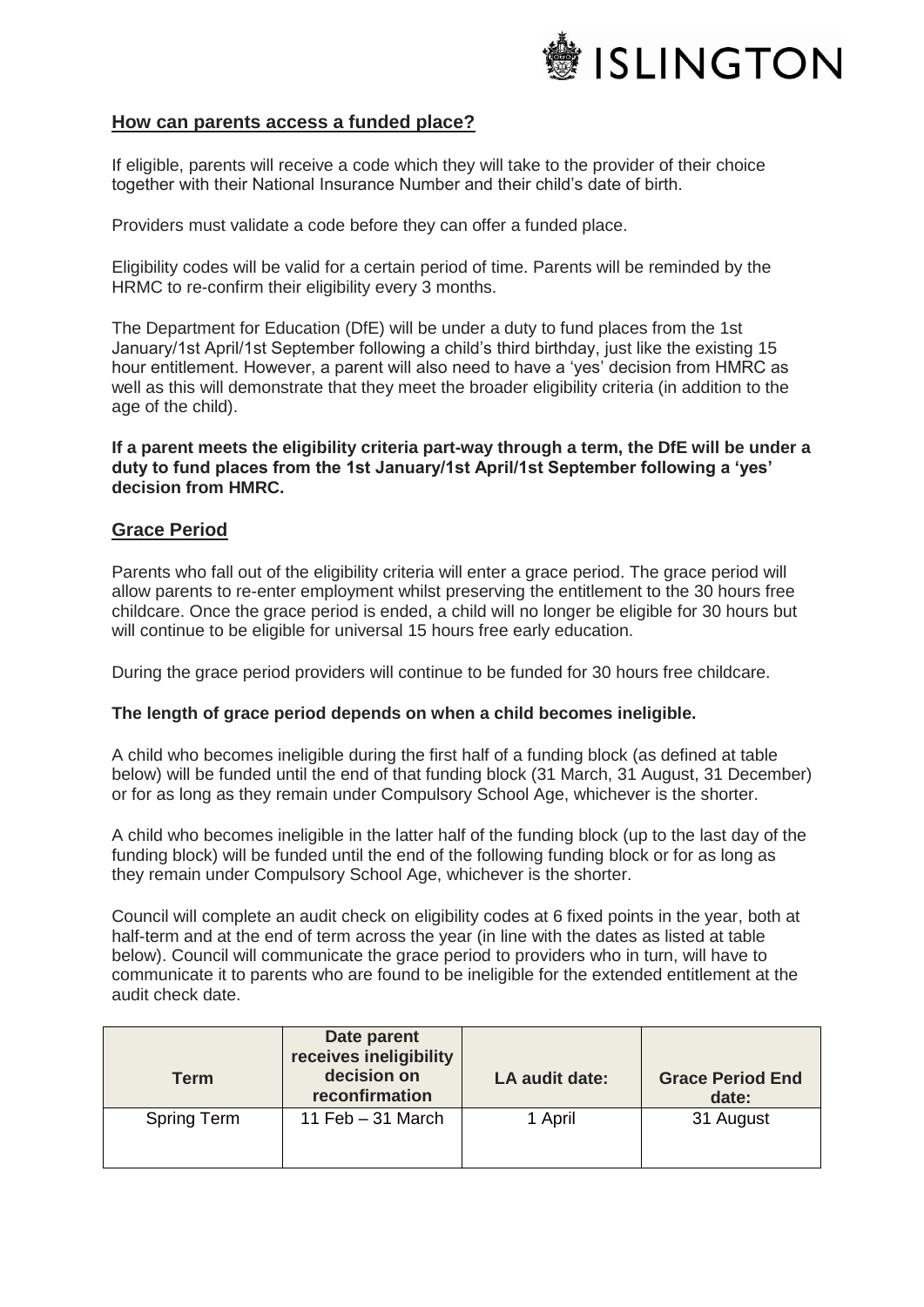

| Summer Term | 1 April – 26 May             | 27 May      | 31 August   |
|-------------|------------------------------|-------------|-------------|
|             |                              |             |             |
| Summer Term | 27 May - 31 August           | 1 September | 31 December |
|             |                              |             |             |
| Autumn Term | 1 September - 21<br>October  | 22 October  | 31 December |
| Autumn Term | 22 October $-31$<br>December | 1 January   | 31 March    |

#### **How do providers validate eligibility codes?**

We are working on implementing an IT solution to support this process. The solution will enable providers to validate the codes via the Provider Portal already used by providers for headcount submissions. Guidance notes and a training video will be available to all providers at a later stage.

Childcare providers are not required to re-validate eligibility codes when a parent reconfirms via HMRC. Childcare provision should continue without interruption or the need for the parent to resubmit details for providers to check.

New eligibility events/dates are pushed to the ECS when a parent reconfirms and will be available for LAs to query when auditing. LAs will identify any ineligible parents when they perform their periodic audits and will inform childcare providers when a parent is in their grace period. Providers will be responsible for communicating this with the parent.